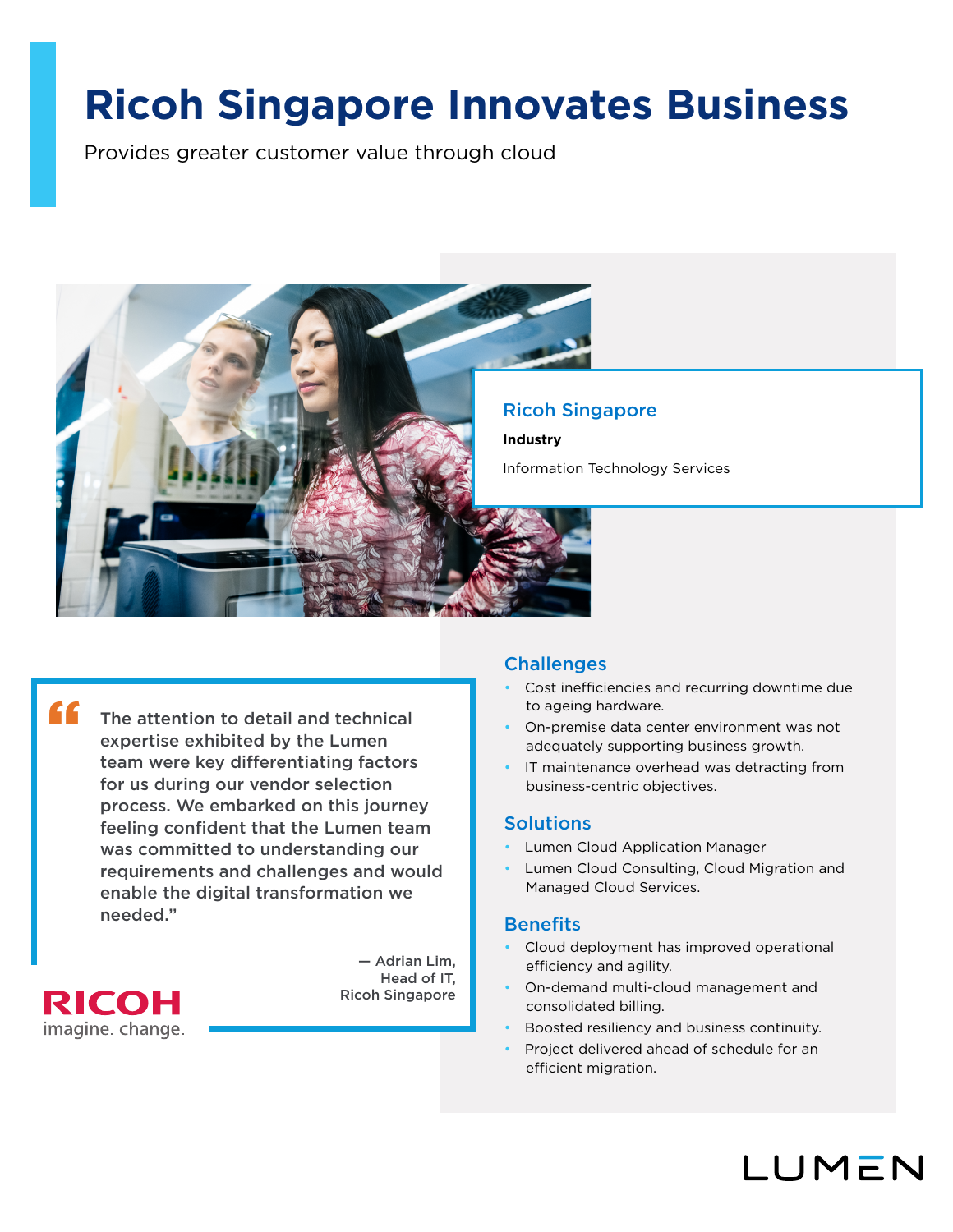### The customer

### **World-leading provider of workplace technologies, including information management and digital services.**

For more than 80 years, Ricoh has been driving innovation as a leading provider of technology that transforms business processes as well as document and information management. Since the company's beginnings as a manufacturer of office equipment in 1936, Ricoh has a strong history of innovation. Today, the company empowers digital workplaces by providing end-to-end integrated solutions through four core capabilities: Managed Document Services, Production Printing, Office Solutions, and IT Services. Headquartered in Tokyo, Ricoh Group operates in approximately 200 countries.

Ricoh (Singapore) Pte. Ltd. was established in 1995 as part of Ricoh's expansion of sales and service office locations to support the company's Asia-Pacific customers.

### The challenge

### **Modernizing on-premise workloads to enhance agility and resiliency**

Near end-of-life infrastructure was incurring major cost inefficiencies for Ricoh Singapore, and also resulted in ongoing incidents and downtime. Furthermore, managing their existing on-premise data center environment was not aligned with the company's growth and innovation ambitions – particularly with an extremely lean IT Department.

Hence, as a print specialist in the industry, Ricoh Singapore is always looking for the best infrastructure model to ensure smooth print operations without data packet loss or data distortion.

To address these challenges and harness new capabilities, Ricoh Singapore wished to adopt a cloudfirst approach. "Aging infrastructure was a nagging problem for our organization," says Adrian Lim, Head of IT at Ricoh Singapore. "Maintenance costs and the business impact of recurring downtime meant the time was right for an overhaul of our current IT infrastructure. Moreover, a cloud-native solution would align with Ricoh's regional strategy of a cloud-first approach, as well as integrating into Ricoh's broader disaster recovery processes." While the overarching priority was to reduce the burdens of their infrastructure overheads, the IT team also had innovation and growth goals firmly within their sights. This included supporting the company's cloud printing business and its customers

The transformed cloud environment architected and delivered by Lumen team has provided us more resilience and agility, and this is important for us to deliver more innovative services to our customers." "

> — Aung Nyein Chan, IT Operation Manager, Ricoh Singapore

**RICOH** imagine. change.

> by enabling subscription-based services and this helps Ricoh to turn on the services to customers faster and reduce services deployment time.

Furthermore, as COVID-19 had accelerated a trend towards remote working, the company also had a focus on supporting their employees and customers with remote access to the right tools, information, and systems. "There was definitely an urgent need for us to ramp up our digital services and empower an increasingly remote workforce," Lim stated.

"In our initial conversations with the Ricoh Singapore team, it was clear that they were seeking a cloud migration journey that would be as seamless as possible," explains Ignatius Wong, Director, Product Management, Hybrid Cloud and IT Solutions at Lumen Asia Pacific. "We were cognizant that Ricoh Singapore needed a cloud solution that was designed to meet both their business and IT objectives and was within their budget constraints. Hence, it was crucial that we devised a transformation strategy that would address all their technical requirements and challenges, plus enhanced the overall experience of Ricoh's end customers."

## LUMEN